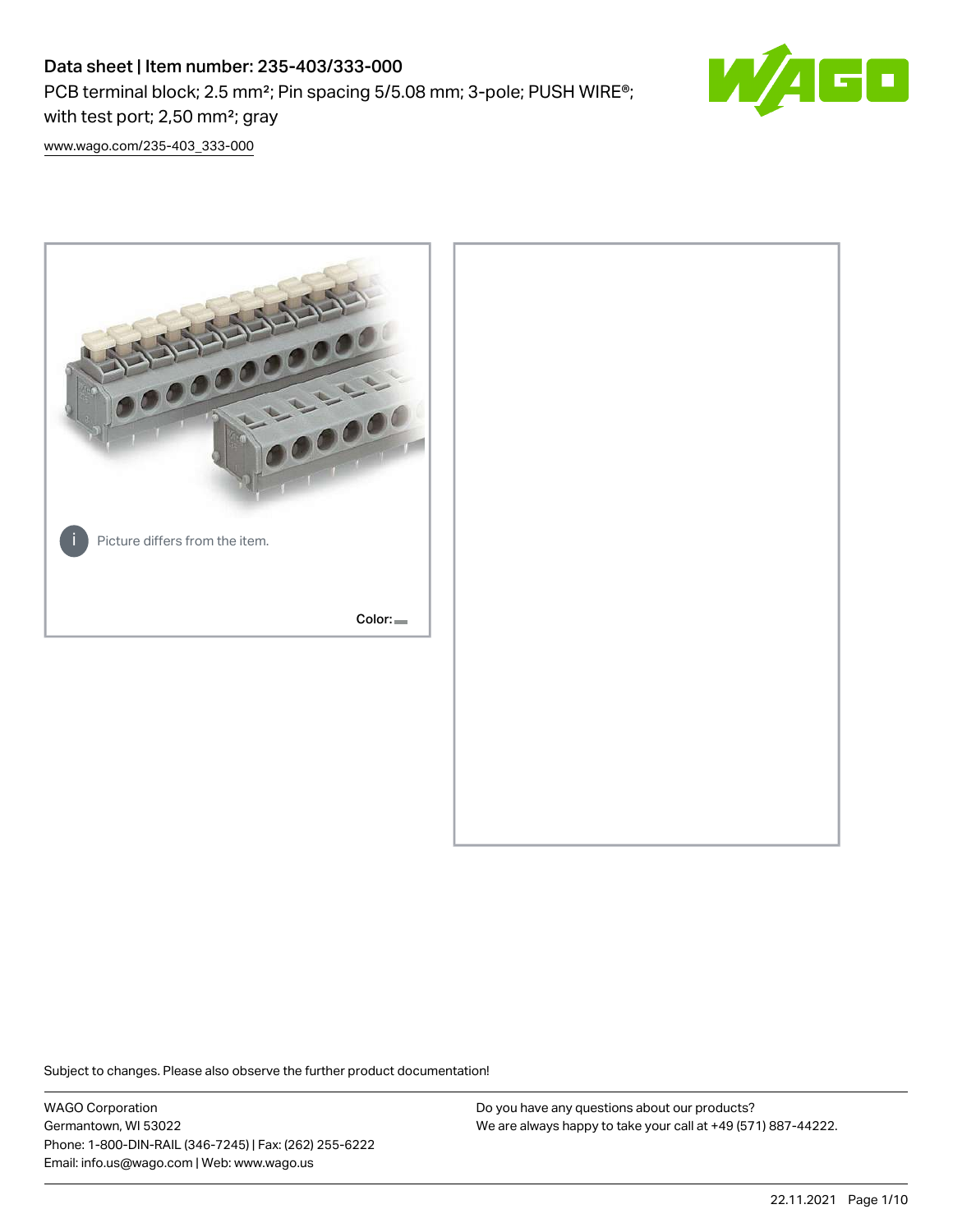

Dimensions in mm

 $L =$  (pole no. x pin spacing) + 1.5 mm

#### Item description

- $\blacksquare$  Low-profile PCB terminal strips with PUSH WIRE<sup>®</sup> connection for custom terminal strip assemblies
- **Push-in termination for solid conductors**
- $\blacksquare$ Double solder pins for high mechanical stability
- $\blacksquare$ Conductor removal via screwdriver (2.5mm x 0.4mm)
- $\blacksquare$ Set to metric or inch pin spacing by compressing terminal strips or pulling them apart

Subject to changes. Please also observe the further product documentation!

WAGO Corporation Germantown, WI 53022 Phone: 1-800-DIN-RAIL (346-7245) | Fax: (262) 255-6222 Email: info.us@wago.com | Web: www.wago.us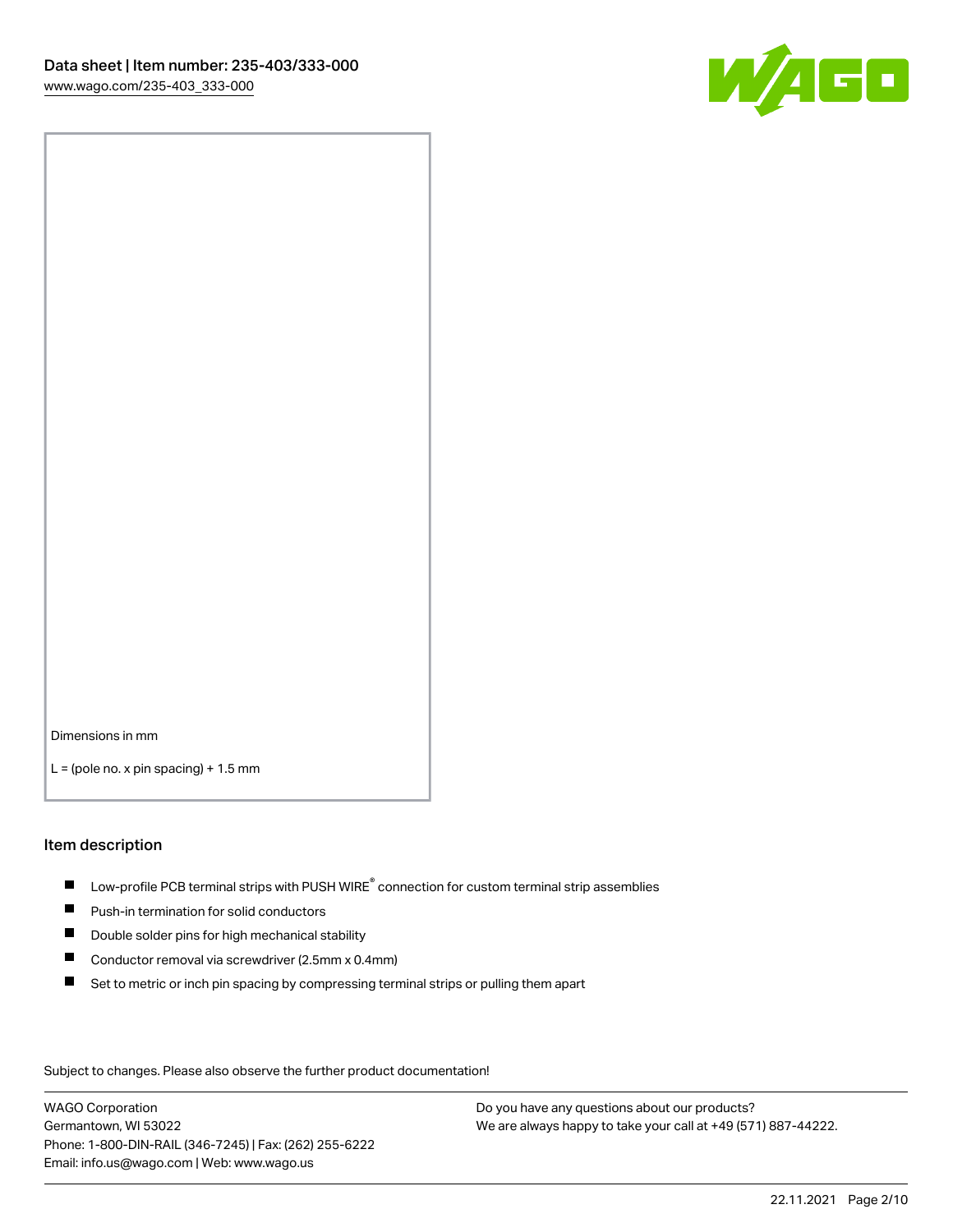

# Data

# Notes

| Variants: | Other pole numbers                                           |
|-----------|--------------------------------------------------------------|
|           | Other colors                                                 |
|           | Terminal strips with 7.5/7.62 mm and 10/10.16 mm pin spacing |
|           | Mixed-color PCB connector strips                             |
|           | Direct marking                                               |

## Electrical data

## IEC Approvals

| Ratings per                 | IEC/EN 60664-1                                            |
|-----------------------------|-----------------------------------------------------------|
| Rated voltage (III / 3)     | 250 V                                                     |
| Rated surge voltage (III/3) | 4 <sub>k</sub> V                                          |
| Rated voltage (III/2)       | 320 V                                                     |
| Rated surge voltage (III/2) | 4 <sub>k</sub> V                                          |
| Nominal voltage (II/2)      | 630 V                                                     |
| Rated surge voltage (II/2)  | 4 <sub>k</sub> V                                          |
| Rated current               | 17.5A                                                     |
| Legend (ratings)            | (III / 2) ≙ Overvoltage category III / Pollution degree 2 |

# UL Approvals

| Approvals per                  | UL 1059 |
|--------------------------------|---------|
| Rated voltage UL (Use Group B) | 300 V   |
| Rated current UL (Use Group B) | 10 A    |
| Rated voltage UL (Use Group D) | 300 V   |
| Rated current UL (Use Group D) | 10 A    |

## CSA Approvals

| Rated voltage CSA (Use Group B) | 300 V |
|---------------------------------|-------|
| Rated current CSA (Use Group B) |       |

## Connection data

| Total number of connection points |  |
|-----------------------------------|--|
| Total number of potentials        |  |

Subject to changes. Please also observe the further product documentation!

| <b>WAGO Corporation</b>                                | Do you have any questions about our products?                 |
|--------------------------------------------------------|---------------------------------------------------------------|
| Germantown, WI 53022                                   | We are always happy to take your call at +49 (571) 887-44222. |
| Phone: 1-800-DIN-RAIL (346-7245)   Fax: (262) 255-6222 |                                                               |
| Email: info.us@wago.com   Web: www.wago.us             |                                                               |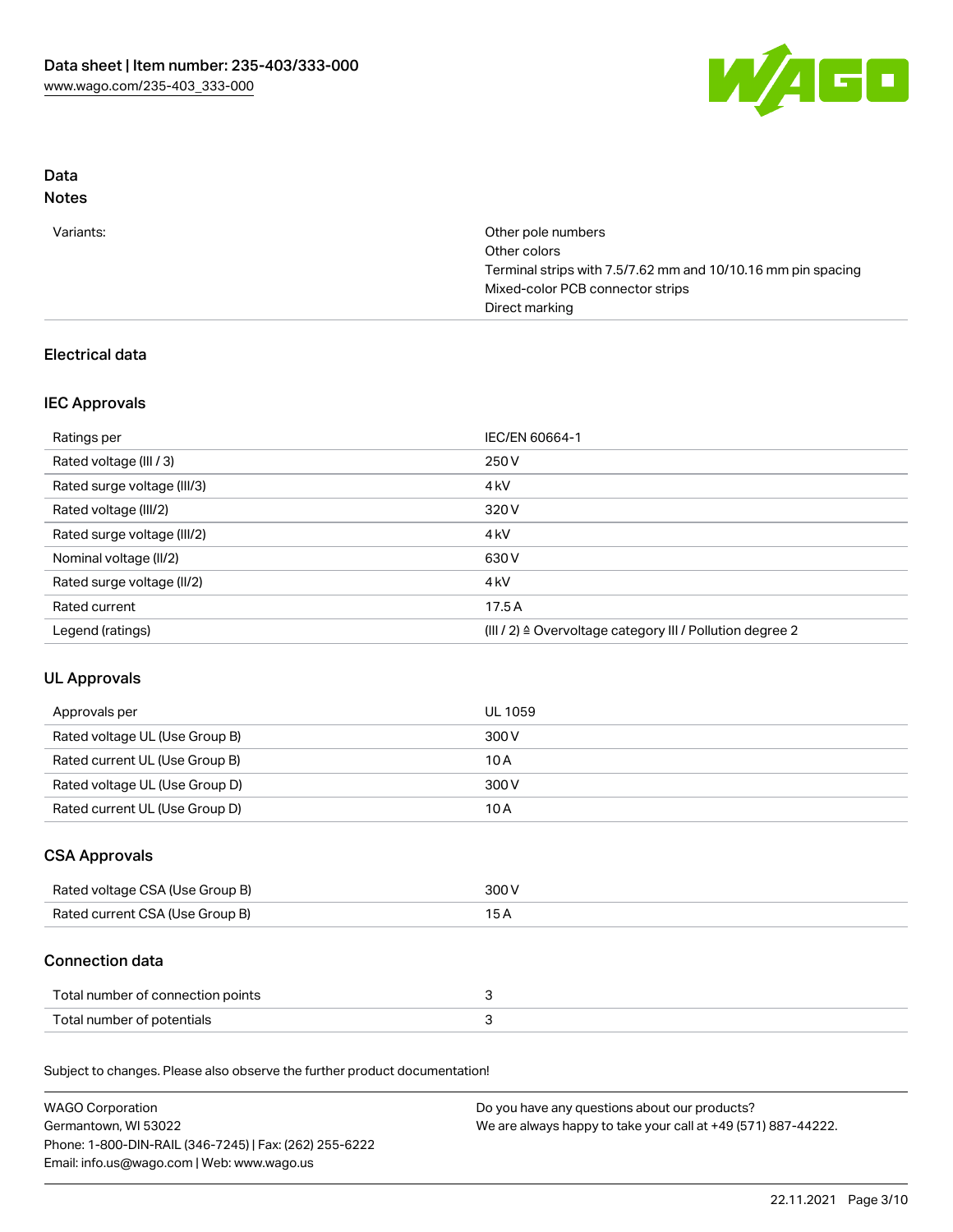[www.wago.com/235-403\\_333-000](http://www.wago.com/235-403_333-000)



| Number of connection types |  |
|----------------------------|--|
| . Numher of v<br>عاصرها ·  |  |

#### Connection 1

#### Connection technology **PUSH WIRE®**

|                                                   | <b>PUSH WIRE</b>                       |
|---------------------------------------------------|----------------------------------------|
| Actuation type                                    | Operating tool                         |
| Solid conductor                                   | $0.5$ 2.5 mm <sup>2</sup> / 20  14 AWG |
| Fine-stranded conductor; with insulated ferrule   | $0.251.5$ mm <sup>2</sup>              |
| Fine-stranded conductor; with uninsulated ferrule | $0.251.5$ mm <sup>2</sup>              |
| Strip length                                      | $910$ mm / 0.35  0.39 inch             |
| Conductor connection direction to PCB             | 0°                                     |
| Number of poles                                   | 3                                      |
|                                                   |                                        |

# Physical data

| Pin spacing                          | 5/5.08 mm / 0.197/0.2 inch |
|--------------------------------------|----------------------------|
| Width                                | 16.5 mm / 0.65 inch        |
| Height                               | 12.8 mm / 0.504 inch       |
| Height from the surface              | 9.2 mm / 0.362 inch        |
| Depth                                | 12.5 mm / 0.492 inch       |
| Solder pin length                    | 3.6 <sub>mm</sub>          |
| Solder pin dimensions                | $0.8 \times 0.4$ mm        |
| Drilled hole diameter with tolerance | 1 <sup>(+0.1)</sup> mm     |

## PCB contact

| PCB Contact                         | тнт                                      |
|-------------------------------------|------------------------------------------|
| Solder pin arrangement              | over the entire terminal strip (in-line) |
| Number of solder pins per potential |                                          |

### Material data

| Color                       | gray                                    |
|-----------------------------|-----------------------------------------|
| Material group              |                                         |
| Insulation material         | Polyamide (PA66)                        |
| Flammability class per UL94 | V0                                      |
| Clamping spring material    | Chrome nickel spring steel (CrNi)       |
| Contact material            | Electrolytic copper ( $E_{\text{Cl}}$ ) |

Subject to changes. Please also observe the further product documentation!

| <b>WAGO Corporation</b>                                | Do you have any questions about our products?                 |
|--------------------------------------------------------|---------------------------------------------------------------|
| Germantown, WI 53022                                   | We are always happy to take your call at +49 (571) 887-44222. |
| Phone: 1-800-DIN-RAIL (346-7245)   Fax: (262) 255-6222 |                                                               |
| Email: info.us@wago.com   Web: www.wago.us             |                                                               |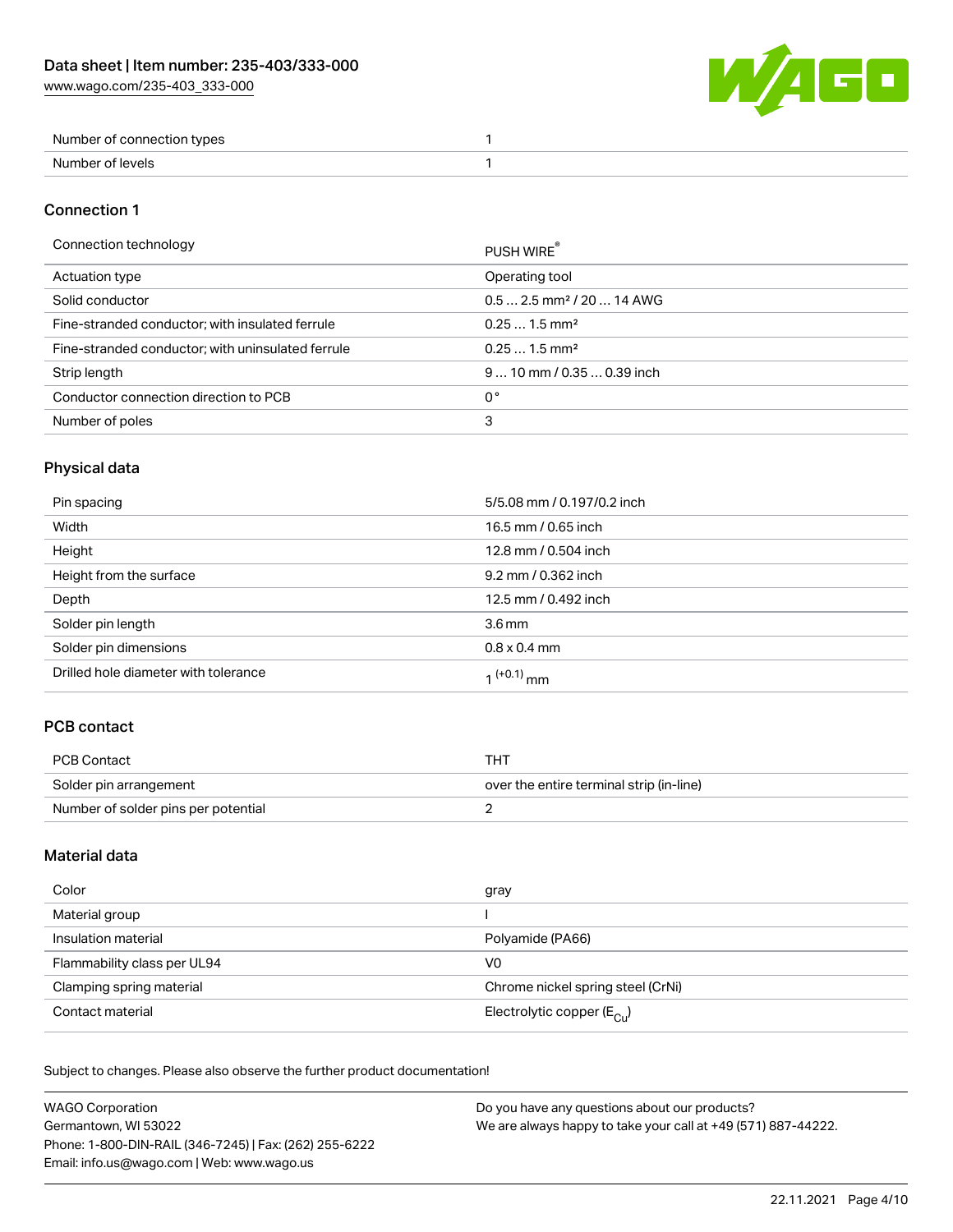[www.wago.com/235-403\\_333-000](http://www.wago.com/235-403_333-000)



| Contact plating | tin-plated       |
|-----------------|------------------|
| Fire load       | 0.037 MJ         |
| Weight          | 2.2 <sub>g</sub> |

#### Environmental requirements

Limit temperature range  $-60... +105$  °C

#### Commercial data

| <b>Product Group</b>  | 4 (Printed Circuit) |
|-----------------------|---------------------|
| PU (SPU)              | 280 (70) Stück      |
| Packaging type        | box                 |
| Country of origin     | CН                  |
| <b>GTIN</b>           | 4044918830133       |
| Customs tariff number | 85369010000         |

#### Approvals / Certificates

#### UL-Approvals

| Logo |                          | Approval                            | <b>Additional Approval Text</b> | Certificate<br>name |
|------|--------------------------|-------------------------------------|---------------------------------|---------------------|
| o    | $\overline{\phantom{a}}$ | UL<br>UL International Germany GmbH | $\overline{\phantom{a}}$        | E45172              |

#### Optional accessories

Email: info.us@wago.com | Web: www.wago.us

| <b>Ferrules</b>         |                                                                                                                        |                                               |                                                               |  |
|-------------------------|------------------------------------------------------------------------------------------------------------------------|-----------------------------------------------|---------------------------------------------------------------|--|
| Ferrule                 |                                                                                                                        |                                               |                                                               |  |
|                         | Item no.: 216-101<br>Ferrule; Sleeve for 0.5 mm <sup>2</sup> / AWG 22; uninsulated; electro-tin plated; silver-colored |                                               | www.wago.com/216-101                                          |  |
|                         | Item no.: 216-104                                                                                                      |                                               | www.wago.com/216-104                                          |  |
|                         | Ferrule; Sleeve for 1.5 mm <sup>2</sup> / AWG 16; uninsulated; electro-tin plated; silver-colored                      |                                               |                                                               |  |
|                         | Item no.: 216-106                                                                                                      |                                               |                                                               |  |
|                         | Ferrule; Sleeve for 2.5 mm <sup>2</sup> / AWG 14; uninsulated; electro-tin plated; silver-colored                      |                                               | www.wago.com/216-106                                          |  |
|                         | Item no.: 216-107                                                                                                      |                                               |                                                               |  |
|                         | Ferrule; Sleeve for 4 mm <sup>2</sup> / AWG 12; uninsulated; electro-tin plated                                        |                                               | www.wago.com/216-107                                          |  |
|                         | Item no.: 216-108                                                                                                      |                                               |                                                               |  |
|                         | Ferrule; Sleeve for 6 mm <sup>2</sup> / AWG 10; uninsulated; electro-tin plated; silver-colored                        |                                               | www.wago.com/216-108                                          |  |
|                         | Subject to changes. Please also observe the further product documentation!                                             |                                               |                                                               |  |
| <b>WAGO Corporation</b> |                                                                                                                        | Do you have any questions about our products? |                                                               |  |
| Germantown, WI 53022    |                                                                                                                        |                                               | We are always happy to take your call at +49 (571) 887-44222. |  |
|                         | Phone: 1-800-DIN-RAIL (346-7245)   Fax: (262) 255-6222                                                                 |                                               |                                                               |  |

22.11.2021 Page 5/10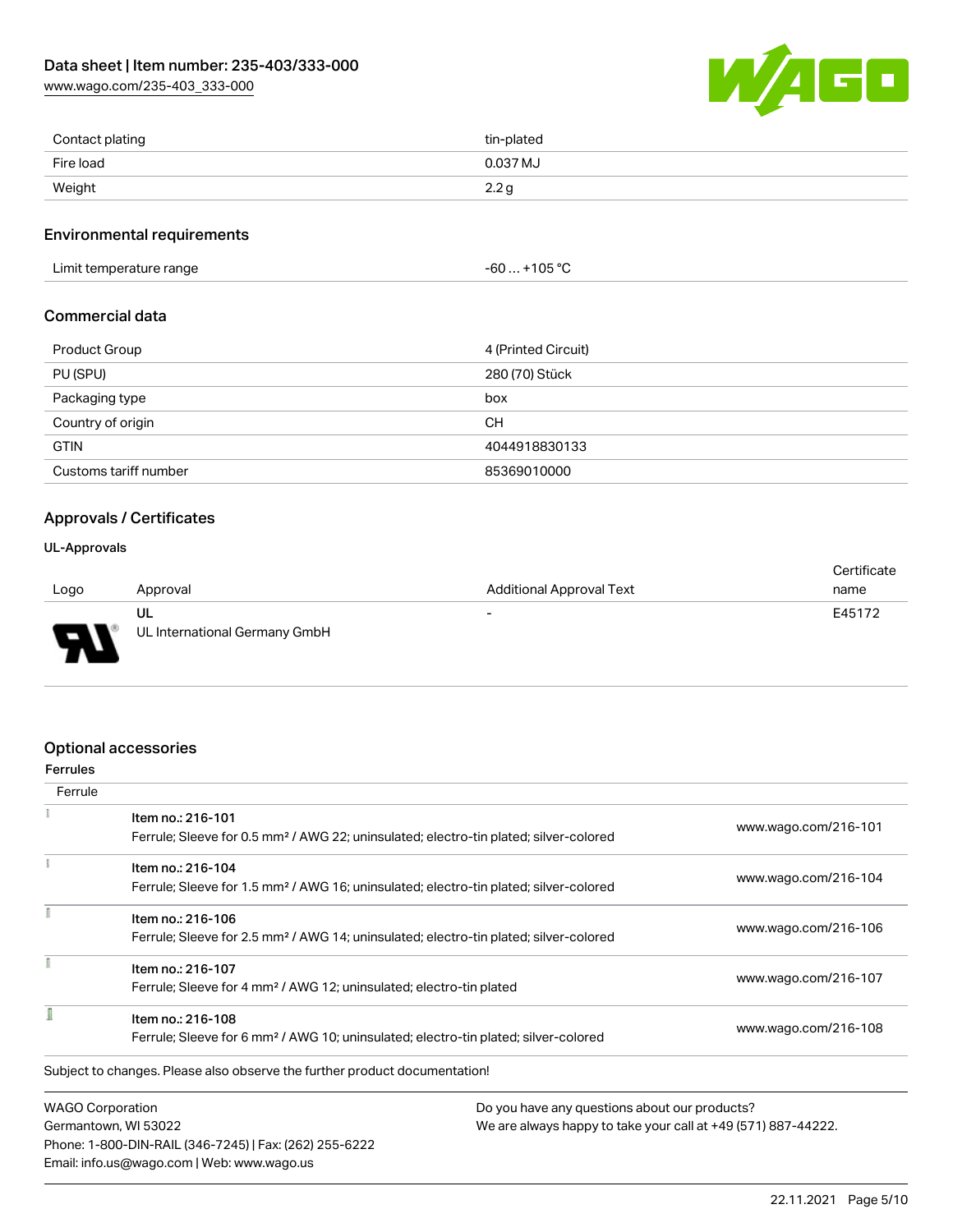Phone: 1-800-DIN-RAIL (346-7245) | Fax: (262) 255-6222

Email: info.us@wago.com | Web: www.wago.us

[www.wago.com/235-403\\_333-000](http://www.wago.com/235-403_333-000)

÷,



| ı                                               | Item no.: 216-109<br>Ferrule; Sleeve for 10 mm <sup>2</sup> / AWG 8; uninsulated; electro-tin plated                                                                               |                                                                                                                | www.wago.com/216-109 |
|-------------------------------------------------|------------------------------------------------------------------------------------------------------------------------------------------------------------------------------------|----------------------------------------------------------------------------------------------------------------|----------------------|
|                                                 | Item no.: 216-102<br>Ferrule; Sleeve for 0.75 mm <sup>2</sup> / AWG 20; uninsulated; electro-tin plated; silver-colored                                                            |                                                                                                                | www.wago.com/216-102 |
|                                                 | Item no.: 216-103<br>Ferrule; Sleeve for 1 mm <sup>2</sup> / AWG 18; uninsulated; electro-tin plated                                                                               |                                                                                                                | www.wago.com/216-103 |
| Ω                                               | Item no.: 216-110<br>Ferrule; Sleeve for 16 mm <sup>2</sup> / AWG 6; uninsulated; electro-tin plated; metallic brown                                                               |                                                                                                                | www.wago.com/216-110 |
|                                                 | Item no.: 216-123<br>Ferrule; Sleeve for 1 mm <sup>2</sup> / AWG 18; uninsulated; electro-tin plated; silver-colored                                                               |                                                                                                                | www.wago.com/216-123 |
|                                                 | Item no.: 216-122<br>Ferrule; Sleeve for 0.75 mm <sup>2</sup> / AWG 20; uninsulated; electro-tin plated; silver-colored                                                            |                                                                                                                | www.wago.com/216-122 |
|                                                 | Item no.: 216-124<br>Ferrule; Sleeve for 1.5 mm <sup>2</sup> / AWG 16; uninsulated; electro-tin plated                                                                             |                                                                                                                | www.wago.com/216-124 |
|                                                 | Item no.: 216-142<br>Ferrule; Sleeve for 0.75 mm <sup>2</sup> / 18 AWG; uninsulated; electro-tin plated; electrolytic copper; gastight<br>crimped; acc. to DIN 46228, Part 1/08.92 |                                                                                                                | www.wago.com/216-142 |
|                                                 | Item no.: 216-132<br>Ferrule; Sleeve for 0.34 mm <sup>2</sup> / AWG 24; uninsulated; electro-tin plated                                                                            |                                                                                                                | www.wago.com/216-132 |
|                                                 | Item no.: 216-121<br>Ferrule; Sleeve for 0.5 mm <sup>2</sup> / AWG 22; uninsulated; electro-tin plated; silver-colored                                                             |                                                                                                                | www.wago.com/216-121 |
|                                                 | Item no.: 216-143<br>Ferrule; Sleeve for 1 mm <sup>2</sup> / AWG 18; uninsulated; electro-tin plated; electrolytic copper; gastight<br>crimped; acc. to DIN 46228, Part 1/08.92    |                                                                                                                | www.wago.com/216-143 |
|                                                 | Item no.: 216-131<br>Ferrule; Sleeve for 0.25 mm <sup>2</sup> / AWG 24; uninsulated; electro-tin plated; silver-colored                                                            |                                                                                                                | www.wago.com/216-131 |
|                                                 | Item no.: 216-141<br>Ferrule; Sleeve for 0.5 mm <sup>2</sup> / 20 AWG; uninsulated; electro-tin plated; electrolytic copper; gastight<br>crimped; acc. to DIN 46228, Part 1/08.92  |                                                                                                                | www.wago.com/216-141 |
|                                                 | Item no.: 216-152<br>Ferrule; Sleeve for 0.34 mm <sup>2</sup> / AWG 24; uninsulated; electro-tin plated                                                                            |                                                                                                                | www.wago.com/216-152 |
|                                                 | Item no.: 216-203<br>Ferrule; Sleeve for 1 mm <sup>2</sup> / AWG 18; insulated; electro-tin plated; red                                                                            |                                                                                                                | www.wago.com/216-203 |
|                                                 | Item no.: 216-206<br>Ferrule; Sleeve for 2.5 mm <sup>2</sup> / AWG 14; insulated; electro-tin plated; blue                                                                         |                                                                                                                | www.wago.com/216-206 |
|                                                 | Item no.: 216-207<br>Ferrule; Sleeve for 4 mm <sup>2</sup> / AWG 12; insulated; electro-tin plated; gray                                                                           |                                                                                                                | www.wago.com/216-207 |
|                                                 | Item no.: 216-202<br>Ferrule; Sleeve for 0.75 mm <sup>2</sup> / 18 AWG; insulated; electro-tin plated; gray                                                                        |                                                                                                                | www.wago.com/216-202 |
|                                                 | Subject to changes. Please also observe the further product documentation!                                                                                                         |                                                                                                                |                      |
| <b>WAGO Corporation</b><br>Germantown, WI 53022 |                                                                                                                                                                                    | Do you have any questions about our products?<br>We are always happy to take your call at +49 (571) 887-44222. |                      |

22.11.2021 Page 6/10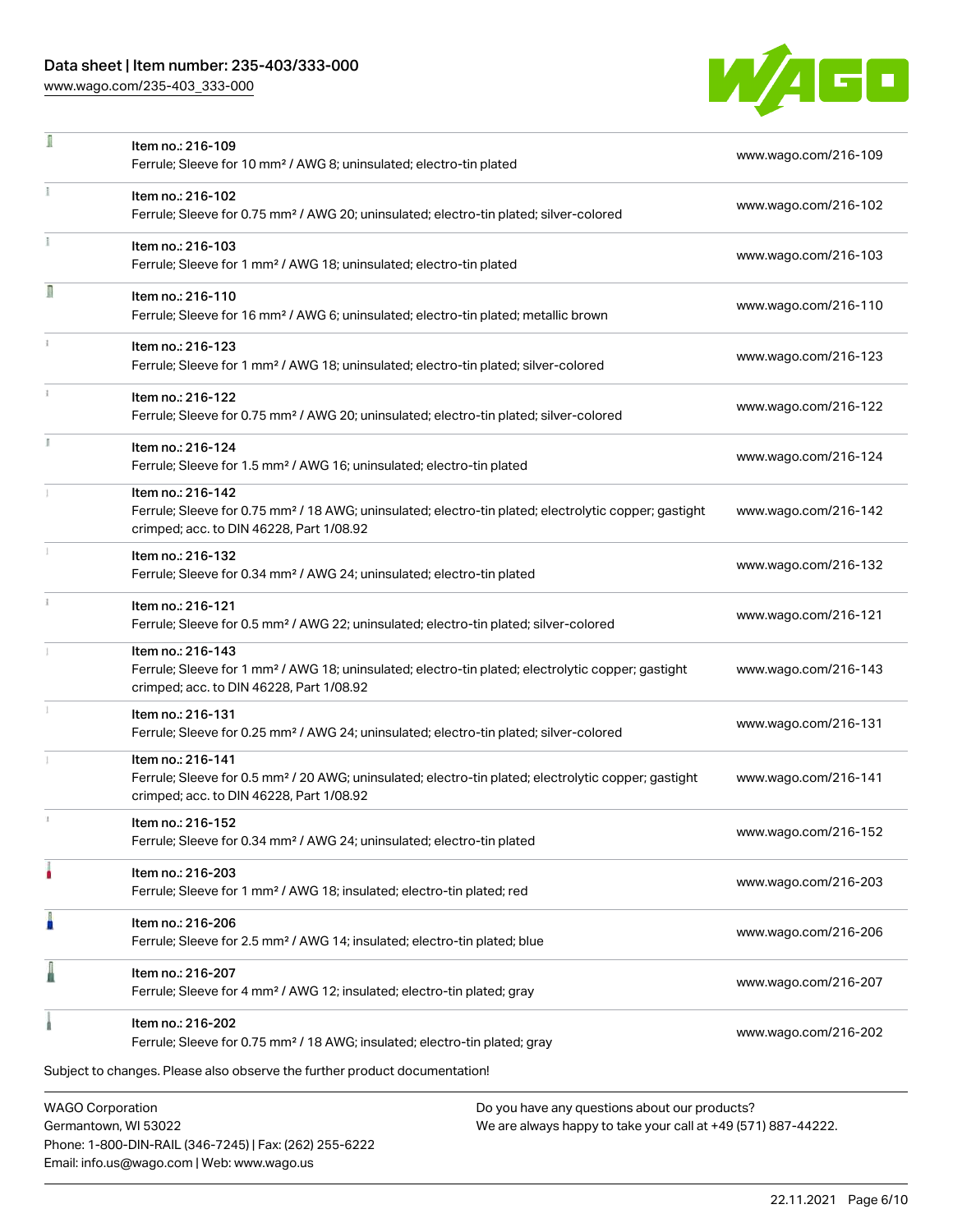[www.wago.com/235-403\\_333-000](http://www.wago.com/235-403_333-000)

Email: info.us@wago.com | Web: www.wago.us



|                                                 | Item no.: 216-151<br>Ferrule; Sleeve for 0.25 mm <sup>2</sup> / AWG 24; uninsulated; electro-tin plated                                                                                                    |                                                                                                                | www.wago.com/216-151 |
|-------------------------------------------------|------------------------------------------------------------------------------------------------------------------------------------------------------------------------------------------------------------|----------------------------------------------------------------------------------------------------------------|----------------------|
| ٨                                               | Item no.: 216-204<br>Ferrule; Sleeve for 1.5 mm <sup>2</sup> / AWG 16; insulated; electro-tin plated; black                                                                                                |                                                                                                                | www.wago.com/216-204 |
|                                                 | Item no.: 216-209<br>Ferrule; Sleeve for 10 mm <sup>2</sup> / AWG 8; insulated; electro-tin plated; red                                                                                                    |                                                                                                                | www.wago.com/216-209 |
|                                                 | Item no.: 216-205<br>Ferrule; Sleeve for 2.08 mm <sup>2</sup> / AWG 14; insulated; electro-tin plated; yellow                                                                                              |                                                                                                                | www.wago.com/216-205 |
|                                                 | Item no.: 216-144<br>Ferrule; Sleeve for 1.5 mm <sup>2</sup> / AWG 16; uninsulated; electro-tin plated; electrolytic copper; gastight<br>crimped; acc. to DIN 46228, Part 1/08.92; silver-colored          |                                                                                                                | www.wago.com/216-144 |
|                                                 | Item no.: 216-208<br>Ferrule; Sleeve for 6 mm <sup>2</sup> / AWG 10; insulated; electro-tin plated; electrolytic copper; gastight crimped; www.wago.com/216-208<br>acc. to DIN 46228, Part 4/09.90; yellow |                                                                                                                |                      |
|                                                 | Item no.: 216-201<br>Ferrule; Sleeve for 0.5 mm <sup>2</sup> / 20 AWG; insulated; electro-tin plated; white                                                                                                |                                                                                                                | www.wago.com/216-201 |
|                                                 | Item no.: 216-223<br>Ferrule; Sleeve for 1 mm <sup>2</sup> / AWG 18; insulated; electro-tin plated; red                                                                                                    |                                                                                                                | www.wago.com/216-223 |
|                                                 | Item no.: 216-210<br>Ferrule; Sleeve for 16 mm <sup>2</sup> / AWG 6; insulated; electro-tin plated; electrolytic copper; gastight crimped; www.wago.com/216-210<br>acc. to DIN 46228, Part 4/09.90; blue   |                                                                                                                |                      |
|                                                 | Item no.: 216-241<br>Ferrule; Sleeve for 0.5 mm <sup>2</sup> / 20 AWG; insulated; electro-tin plated; electrolytic copper; gastight<br>crimped; acc. to DIN 46228, Part 4/09.90; white                     |                                                                                                                | www.wago.com/216-241 |
|                                                 | Item no.: 216-242<br>Ferrule; Sleeve for 0.75 mm <sup>2</sup> / 18 AWG; insulated; electro-tin plated; electrolytic copper; gastight<br>crimped; acc. to DIN 46228, Part 4/09.90; gray                     |                                                                                                                | www.wago.com/216-242 |
|                                                 | Item no.: 216-222<br>Ferrule; Sleeve for 0.75 mm <sup>2</sup> / 18 AWG; insulated; electro-tin plated; gray                                                                                                |                                                                                                                | www.wago.com/216-222 |
|                                                 | Item no.: 216-221<br>Ferrule; Sleeve for 0.5 mm <sup>2</sup> / 20 AWG; insulated; electro-tin plated; white                                                                                                |                                                                                                                | www.wago.com/216-221 |
|                                                 | Item no.: 216-224<br>Ferrule; Sleeve for 1.5 mm <sup>2</sup> / AWG 16; insulated; electro-tin plated; black                                                                                                |                                                                                                                | www.wago.com/216-224 |
|                                                 | Item no.: 216-243<br>Ferrule; Sleeve for 1 mm <sup>2</sup> / AWG 18; insulated; electro-tin plated; electrolytic copper; gastight crimped; www.wago.com/216-243<br>acc. to DIN 46228, Part 4/09.90; red    |                                                                                                                |                      |
| 1                                               | Item no.: 216-244<br>Ferrule; Sleeve for 1.5 mm <sup>2</sup> / AWG 16; insulated; electro-tin plated; electrolytic copper; gastight<br>crimped; acc. to DIN 46228, Part 4/09.90; black                     |                                                                                                                | www.wago.com/216-244 |
|                                                 | Item no.: 216-263<br>Ferrule; Sleeve for 1 mm <sup>2</sup> / AWG 18; insulated; electro-tin plated; electrolytic copper; gastight crimped; www.wago.com/216-263<br>acc. to DIN 46228, Part 4/09.90; red    |                                                                                                                |                      |
|                                                 | Subject to changes. Please also observe the further product documentation!                                                                                                                                 |                                                                                                                |                      |
| <b>WAGO Corporation</b><br>Germantown, WI 53022 | Phone: 1-800-DIN-RAIL (346-7245)   Fax: (262) 255-6222                                                                                                                                                     | Do you have any questions about our products?<br>We are always happy to take your call at +49 (571) 887-44222. |                      |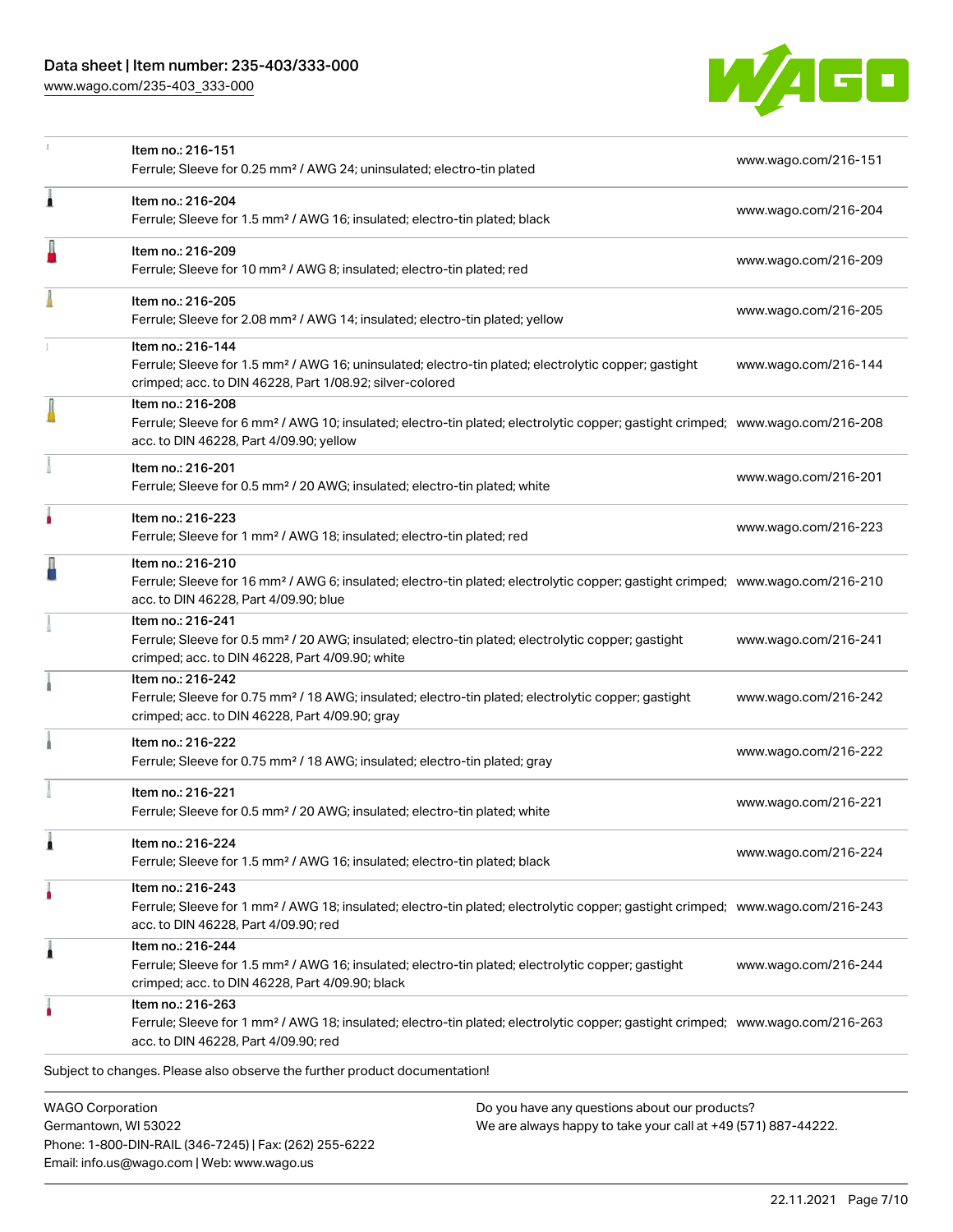[www.wago.com/235-403\\_333-000](http://www.wago.com/235-403_333-000)



|                                             | Item no.: 216-246<br>Ferrule; Sleeve for 2.5 mm <sup>2</sup> / AWG 14; insulated; electro-tin plated; electrolytic copper; gastight<br>www.wago.com/216-246<br>crimped; acc. to DIN 46228, Part 4/09.90; blue |  |                      |          |
|---------------------------------------------|---------------------------------------------------------------------------------------------------------------------------------------------------------------------------------------------------------------|--|----------------------|----------|
| ñ                                           | Item no.: 216-266<br>Ferrule; Sleeve for 2.5 mm <sup>2</sup> / AWG 14; insulated; electro-tin plated; electrolytic copper; gastight<br>crimped; acc. to DIN 46228, Part 4/09.90; blue                         |  | www.wago.com/216-266 |          |
| 1                                           | Item no.: 216-264<br>Ferrule; Sleeve for 1.5 mm <sup>2</sup> / AWG 16; insulated; electro-tin plated; electrolytic copper; gastight<br>crimped; acc. to DIN 46228, Part 4/09.90; black                        |  | www.wago.com/216-264 |          |
| 1                                           | Item no.: 216-284<br>Ferrule; Sleeve for 1.5 mm <sup>2</sup> / AWG 16; insulated; electro-tin plated; electrolytic copper; gastight<br>crimped; acc. to DIN 46228, Part 4/09.90; black                        |  | www.wago.com/216-284 |          |
| n                                           | Item no.: 216-286<br>Ferrule; Sleeve for 2.5 mm <sup>2</sup> / AWG 14; insulated; electro-tin plated; electrolytic copper; gastight<br>crimped; acc. to DIN 46228, Part 4/09.90; blue                         |  | www.wago.com/216-286 |          |
| I                                           | Item no.: 216-287<br>Ferrule; Sleeve for 4 mm <sup>2</sup> / AWG 12; insulated; electro-tin plated; electrolytic copper; gastight crimped; www.wago.com/216-287<br>acc. to DIN 46228, Part 4/09.90; gray      |  |                      |          |
|                                             | Item no.: 216-262<br>Ferrule; Sleeve for 0.75 mm <sup>2</sup> / 18 AWG; insulated; electro-tin plated; electrolytic copper; gastight<br>crimped; acc. to DIN 46228, Part 4/09.90; gray                        |  | www.wago.com/216-262 |          |
|                                             | Item no.: 216-288<br>Ferrule; Sleeve for 6 mm <sup>2</sup> / AWG 10; insulated; electro-tin plated; electrolytic copper; gastight crimped; www.wago.com/216-288<br>acc. to DIN 46228, Part 4/09.90; yellow    |  |                      |          |
|                                             | Item no.: 216-289<br>Ferrule; Sleeve for 10 mm <sup>2</sup> / AWG 8; insulated; electro-tin plated; electrolytic copper; gastight crimped; www.wago.com/216-289<br>acc. to DIN 46228, Part 4/09.90; red       |  |                      |          |
|                                             | Item no.: 216-301<br>Ferrule; Sleeve for 0.25 mm <sup>2</sup> / AWG 24; insulated; electro-tin plated; yellow                                                                                                 |  | www.wago.com/216-301 |          |
|                                             | Item no.: 216-321<br>Ferrule; Sleeve for 0.25 mm <sup>2</sup> / AWG 24; insulated; electro-tin plated; yellow                                                                                                 |  | www.wago.com/216-321 |          |
|                                             | Item no.: 216-322<br>Ferrule; Sleeve for 0.34 mm <sup>2</sup> / 22 AWG; insulated; electro-tin plated; green                                                                                                  |  | www.wago.com/216-322 |          |
|                                             | Item no.: 216-267<br>Ferrule; Sleeve for 4 mm <sup>2</sup> / AWG 12; insulated; electro-tin plated; electrolytic copper; gastight crimped; www.wago.com/216-267<br>acc. to DIN 46228, Part 4/09.90; gray      |  |                      |          |
|                                             | Item no.: 216-302<br>Ferrule; Sleeve for 0.34 mm <sup>2</sup> / 22 AWG; insulated; electro-tin plated; light turquoise                                                                                        |  | www.wago.com/216-302 |          |
| <b>Downloads</b><br>Documentation           |                                                                                                                                                                                                               |  |                      |          |
| <b>Additional Information</b>               |                                                                                                                                                                                                               |  |                      |          |
| <b>Technical explanations</b><br>2019 Apr 3 |                                                                                                                                                                                                               |  | pdf                  | Download |
|                                             | Subject to changes. Please also observe the further product documentation!                                                                                                                                    |  |                      |          |

| WAGO Corporation                                       | Do you have any questions about our products?                 |
|--------------------------------------------------------|---------------------------------------------------------------|
| Germantown, WI 53022                                   | We are always happy to take your call at +49 (571) 887-44222. |
| Phone: 1-800-DIN-RAIL (346-7245)   Fax: (262) 255-6222 |                                                               |
| Email: info.us@wago.com   Web: www.wago.us             |                                                               |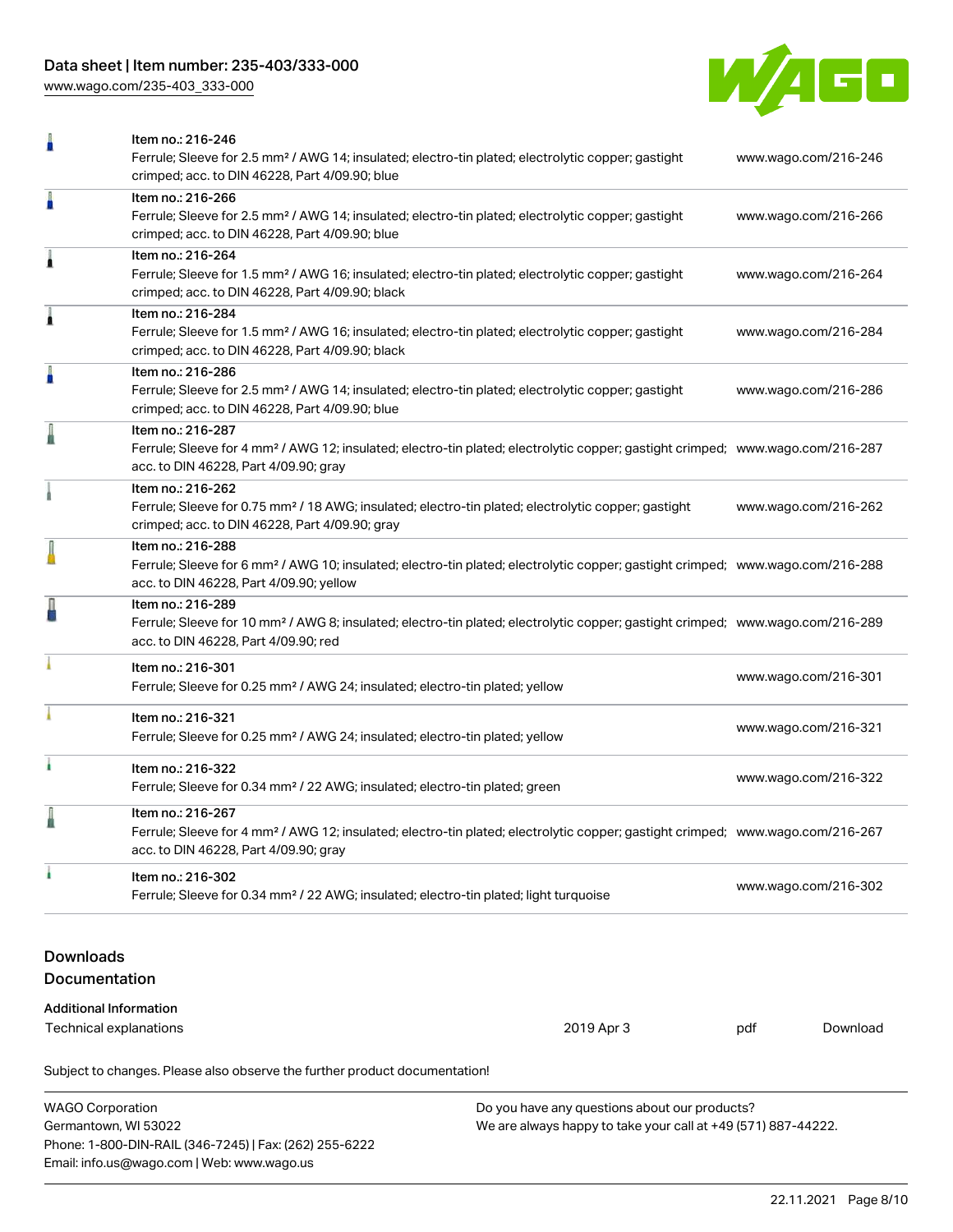

#### Installation Notes



Inserting a solid conductor via push-in termination.

#### Conductor removal



Removing a conductor via screwdriver (2.5 mm blade width).

Conductor termination

Subject to changes. Please also observe the further product documentation!

WAGO Corporation Germantown, WI 53022 Phone: 1-800-DIN-RAIL (346-7245) | Fax: (262) 255-6222 Email: info.us@wago.com | Web: www.wago.us